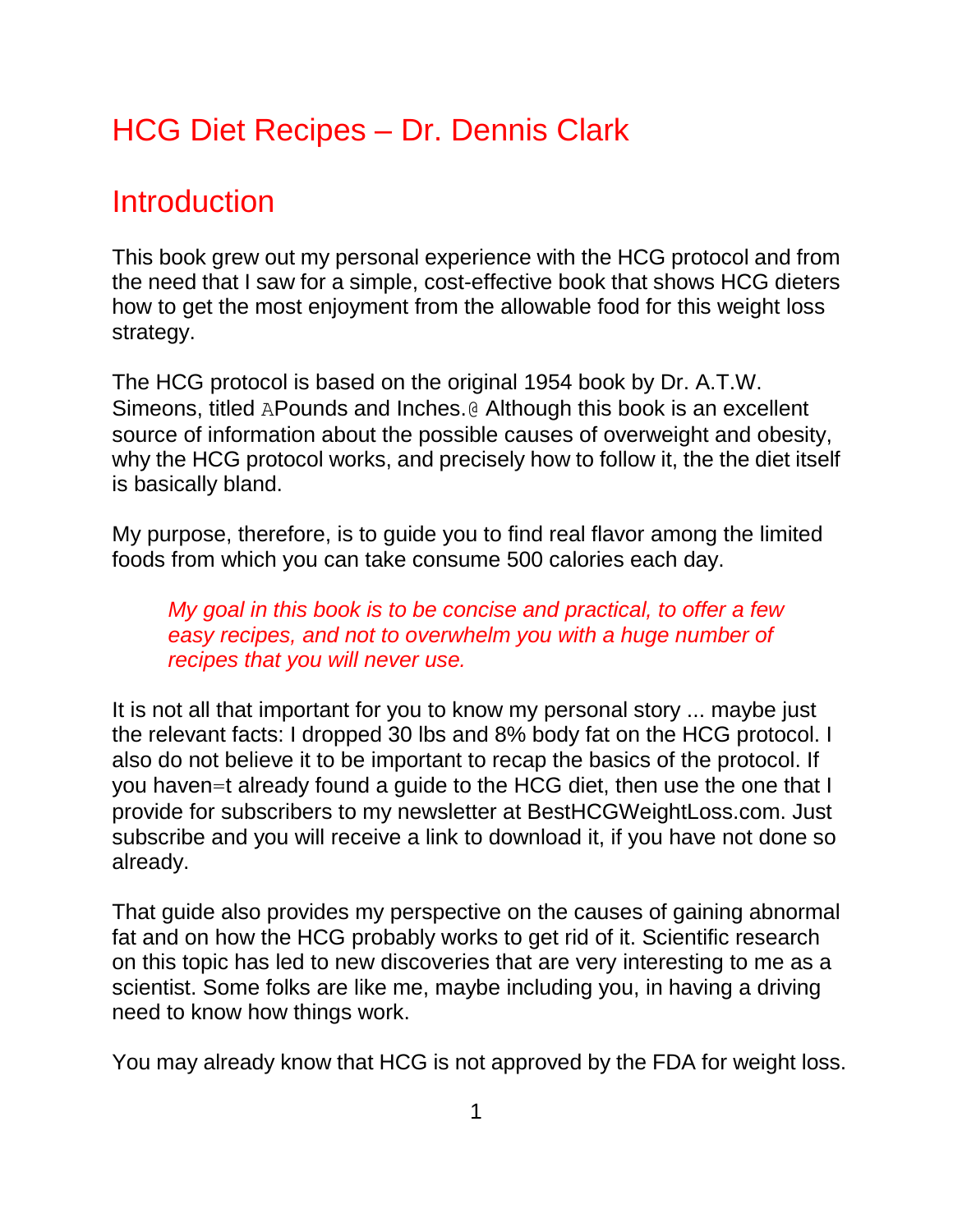This means that nothing I say in this book or anywhere else can be taken as medical advice, weight loss advice, or for diagnosing or treating any kind of medical problem. Of course, the FDA is a heavy-handed rogue government agency whose purpose is to be the enforcement arm of the pharmaceutical industry. This agency is not in the business of helping people get healthy. Indeed, when I see that something has been approved by the FDA is when I am especially wary of whatever that drug or treatment really is.

### Other HCG Diet Cookbooks

Several other HCG cookbooks are available, either electronically (i.e., for immediate download) or in hard copy. The best bargains are hardcopy books through online stores such as Amazon, because you can always find sellers who offer used books at lower prices. The only disadvantages are that you have to pay shipping and that you have to wait days or weeks for it to arrive. If you are like me, being old-school, having a real book in hand is much more satisfying reading one on a computer screen.

Electronic books (ebooks) like this one are convenient because of their instant downloadability. Unfortunately, ebooks are routinely highly overpriced. My favorite HCG cookbook, for example, is \$39.95. It consists of 177 pages that include a lot if extraneous information about the author and about the HCG protocol, plus an extravagant amount of wasted space that is not directly related to HCG diet recipes. The reason that ebooks are so costly is that they almost always offer commissions for affiliates who sell them for their authors, which drives up the price. It is just a marketing cost that gets passed along to the buyer. Even the best cookbooks at my favorite local bookstore don=t cost that much. In fact, Amazon offers Julia Child=s famous 2-volume set, AMastering the Art of French Cooking,@ in paperback for about \$40.

One of my main criticisms of diet books in general is that they contain way too many recipes for me to ever use. That=s just my personal view. This book, therefore, is something that I would have benefitted from because I include what I think is the right number of recipes to be practical. These are the ones I have used or recommended to others for getting through a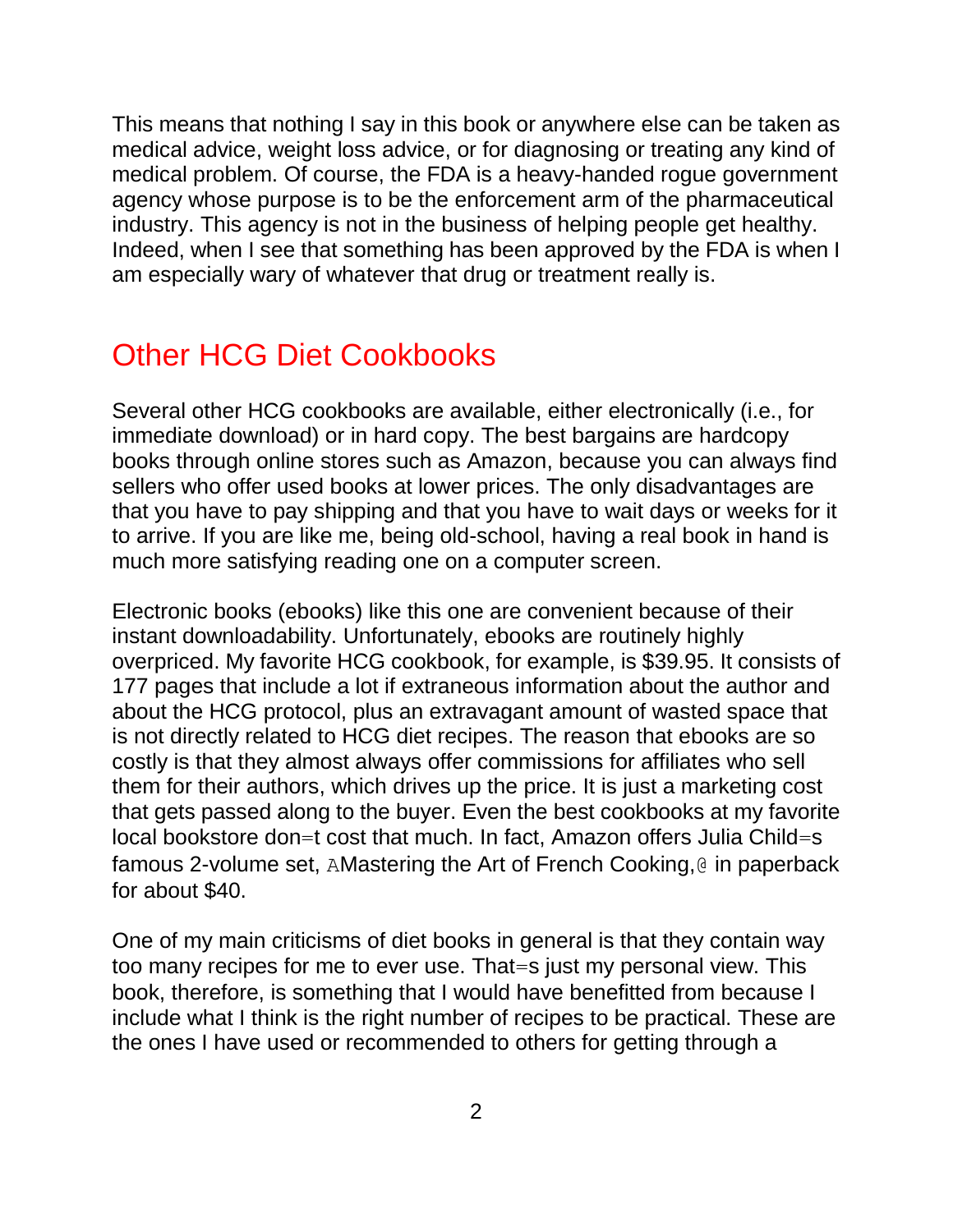30-day or 43-day protocol with ease, convenience ... AND WITH FLAVOR!

# HCG Food Basics

Just to make sure that we are on the same page here, the diet is called a Very Low Calorie Diet because it restricts you to 500 calories per day. This, of course, would be a starvation diet in the absence of HCG. The hormone enables your body to recoup 2,000 or more calories per day from abnormal fat to make up the difference in what your body requires for basic metabolism.

The food restrictions on this diet were determined experimentally in the 1950s, from trial and error with thousands of patients at Dr. Simeons= clinic in Rome. The basic premise it to restrict the intake of fats and oils and of carbohydrates. The logic behind which foods are allowed and which are not allowed is sometimes clear and sometimes not. For example, allowing cod or other whitefish makes sense because they are nearly oil-free. On the other hand, prohibiting salmon and tuna also makes sense because these are oily fish. On the other hand, allowing cabbage and not broccoli is not so clear, since these are varieties of the same species of plant.

Nevertheless, the basics of the diet are simple in concept. Each of two meals per day is to include:

- \$ 100 grams (3.5 ounces) of protein
- \$ a vegetable<br>\$ a portion of
- a portion of fruit
- \$ Melba toast or grissini breadsticks

### Sources of Protein

These are supposed to be weight before cooking, although I have found this requirement to be not as important as making the right food choice. These include the following:

Chicken breast Lean beef (e.g., hamburger, 93% fat-free)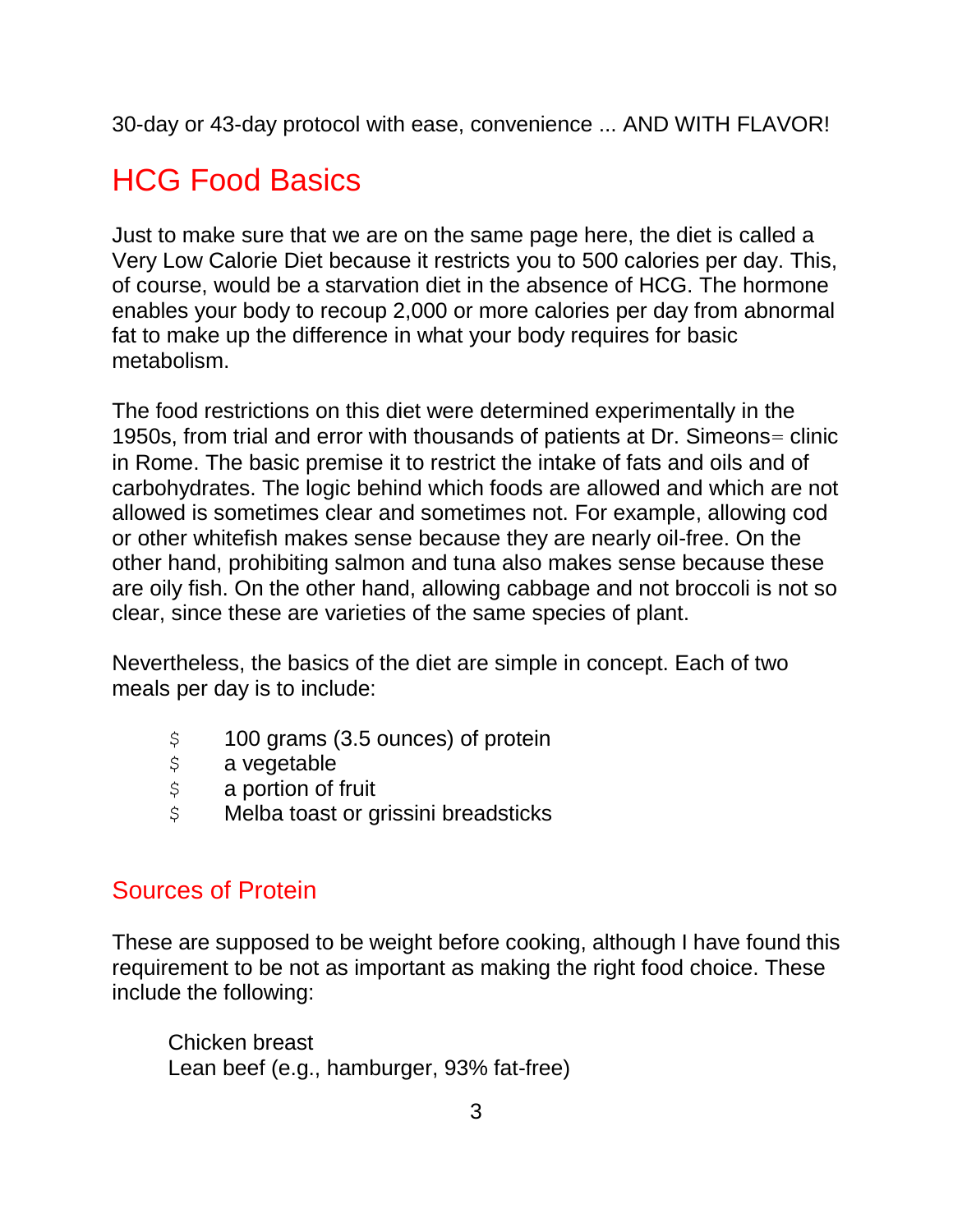Veal White fish (cod, tilapia, etc.) **Lobster** Crab Shrimp

#### Approved Vegetables

One vegetable is to be consumed at each meal. No mixing of vegetables is allowed according to the original diet plan. However, I have found that you can have an unlimited amount of green leafy lettuce at each meal, together with any amount of one of the vegetables below:

**Spinach Chicory** Beet greens **Celery** Tomato (restricted to 1 tomato per meal, any size) Red radishes **Onion Cucumber** Asparagus Cabbage

#### Approved Fruit

Apples are your most important fruit for a variety of reasons, so including one at one or both of your meals is going to be very helpful. You may choose any one of each of the following approved fruits per meal:

Apple (1 per meal maximum, any size) Orange (1 per meal) Grapefruit (2 per meal) Strawberries (1 handful per meal, no matter what size your hand is!)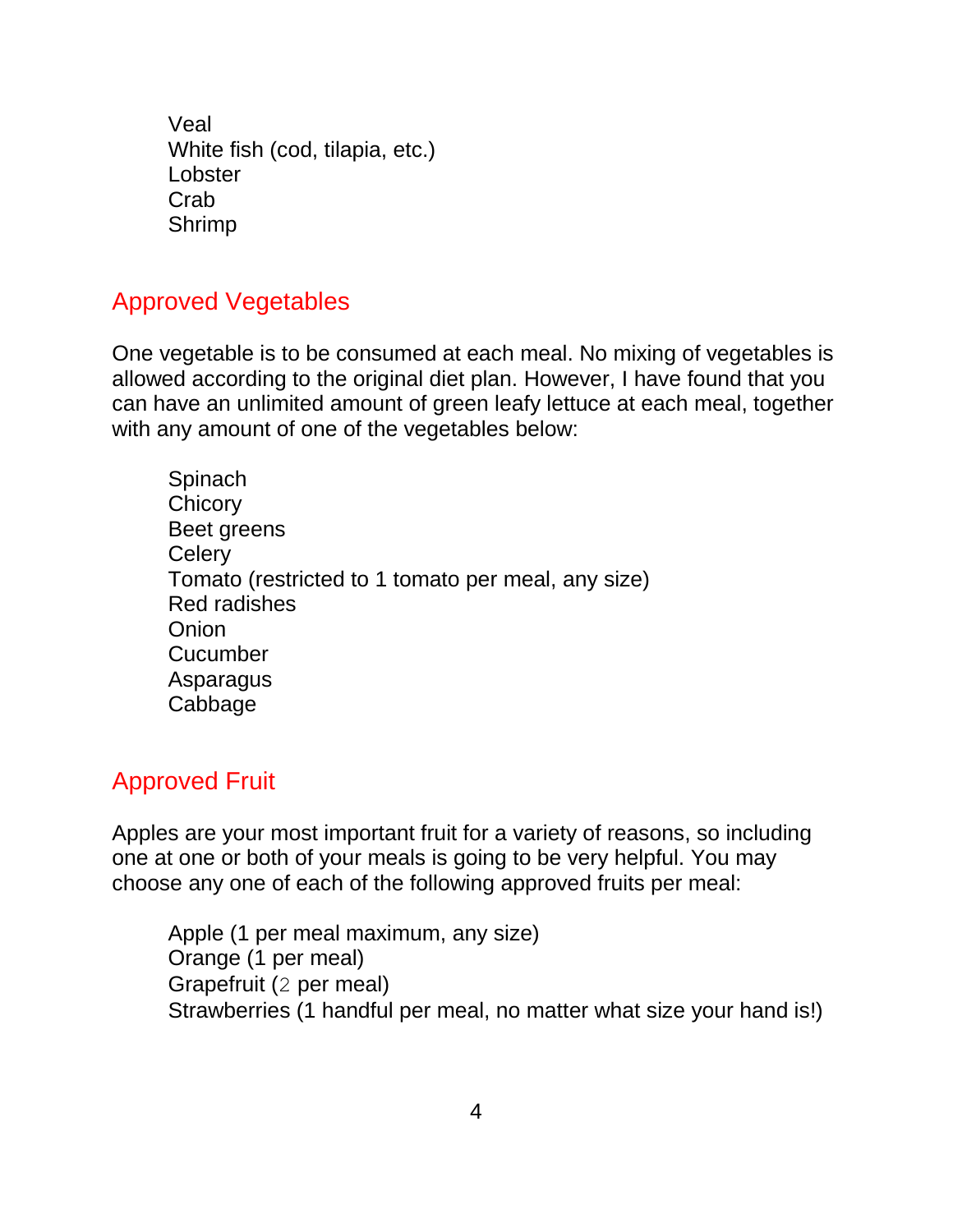#### Approved Starchy Foods

This is VERY restrictive and important to stick to:

One serving of Melba Toast or Melba Crackers at each meal

or

4 grissini sticks at each meal (Italian breadsticks, probably only available online)

When I say one serving of Melba Toast, this refers to 2 of the regular, rectangular Melba Toasts or 4 of the cracker shapes. You could probably do a blind taste test between cardboard and Melba toast and not be able to tell the difference. Fortunately, Melba Toast, Crackers, and Snacks often come in different flavors.



There is not much else to say about the starchy foods. None of the recipes do anything to modify Melba toast, so that is all I will have to say about this component of the diet.

### Important Note About Artificial Sweeteners

All carbohydrate-based sweeteners are prohibited. These include table sugar (sucrose), all the sugar alcohols (sorbitol, xylitol, maltitol, etc.) and all other forms of sugar regardless of whether they are sweet. The most common sugars as food additives are dextrose, glucose, invertose, and all syrups (corn, rice, maple, etc.).

It is especially important for you to keep an eye on ingredient labels. Balsamic vinegar, for example, contains way to much sugar to be acceptable on this diet. If you are not sure about the ingredients, then take a look at the Nutrition Facts portion of the label, where the amount of carbohydrate and sugar per serving must be clearly stated.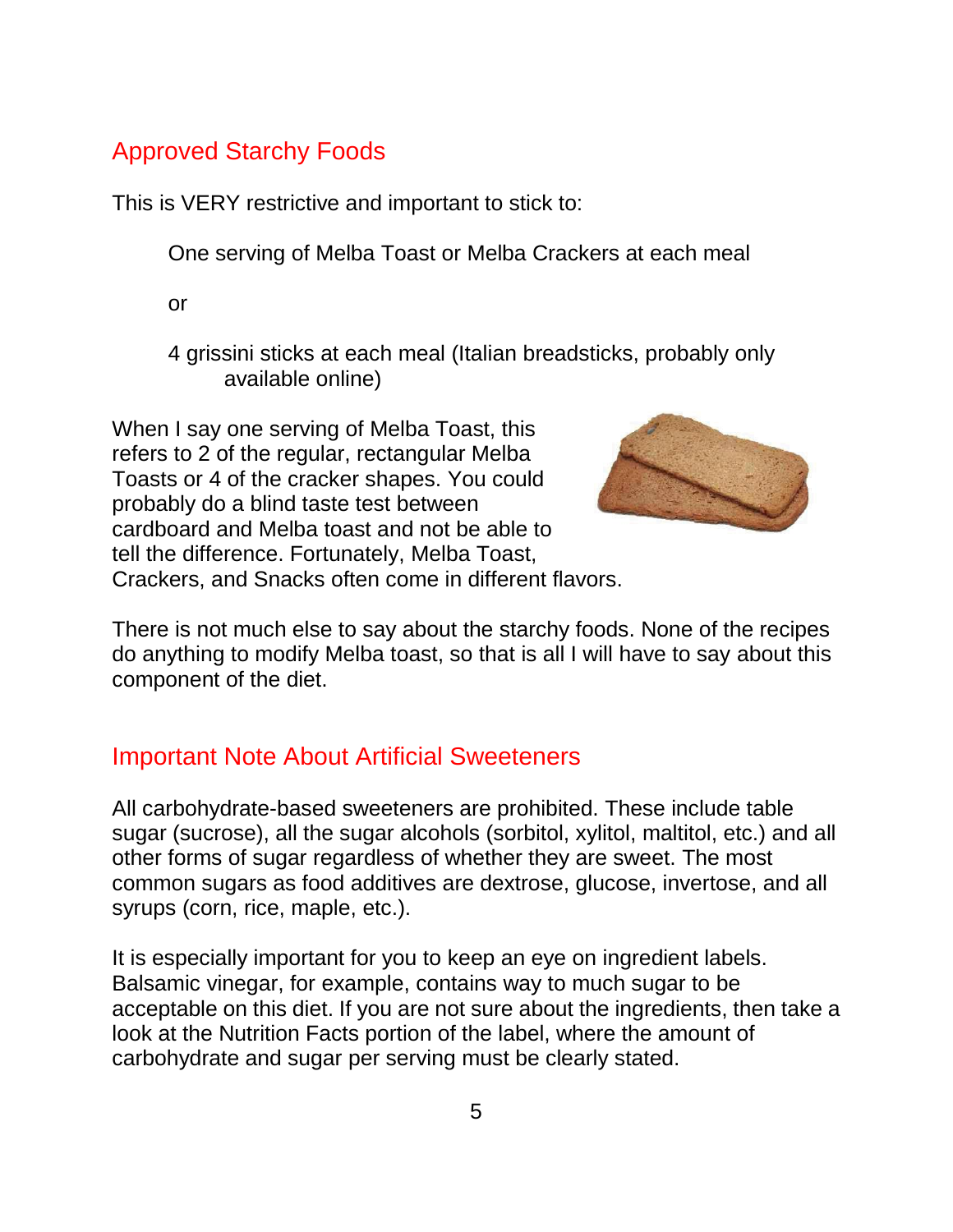

*Avoid all artificial sweeteners!* Nutrasweet (aspartame) is the most toxic additive that people consume on a regular basis. It is to be avoided at all costs regardless of whether you are on the HCG diet. There are so many things wrong with this artificial sweetener that a book length explanation would not be enough.

Artificial sweeteners tend to trick your body into expecting something with calories, so your metabolism may respond with an insulin spike as if you were taking in sugar anyway. Insulin spikes will make you fat and they will disrupt the HCG from directing your body from burning abnormal fat.

This means that diet sodas and diet drinks in general will undermine your progress on the diet.

Dr. Simeons allowed his patients to use saccharin, which was the major (and maybe only) artificial sweetener that was on the market in the 1950s. Of all the artificial sweeteners, saccharin is one of two that are semi-okay. The other is Splenda (sucralose). The most common adverse effect of Splenda is diarrhea. The long terms effects are yet to be determined. Splenda contains chlorine, which may become a problem. We just don=t know for sure.

The notion that artificial sweeteners are calorie-free is not quite true. Some of them, especially the sugar alcohols, are not digested by human metabolism. However, when they pass into the colon, the native bacteria in our GI tract break them down and release a minimal number of calories. Although this is not a large source of calories, the metabolic by-products of a bacterial bloom (acid, gas) are the cause behind the laxative effects of these sweeteners.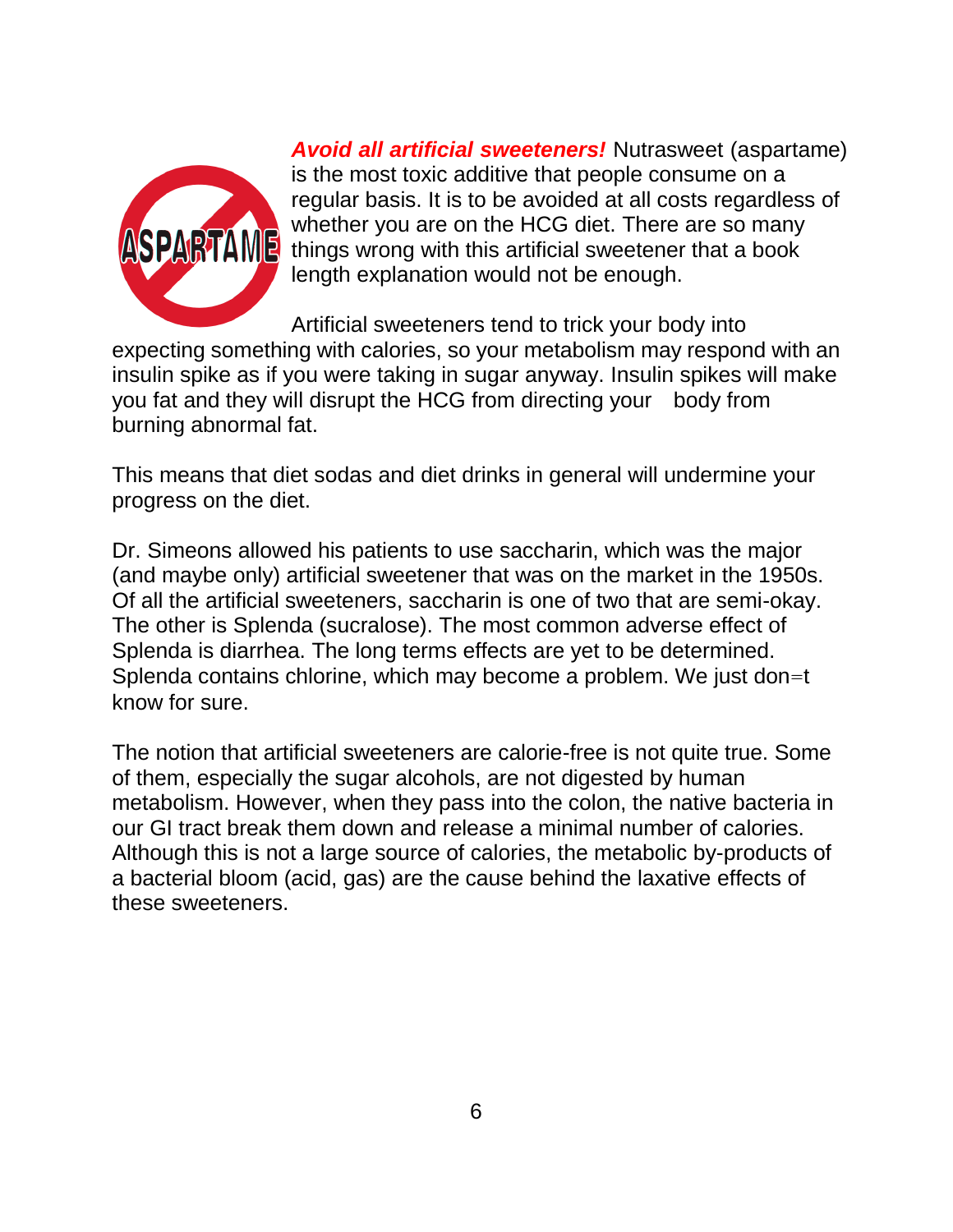#### Stevia to the Rescue

The best all around sweetener is derived from a Brazilian plant by the name of Stevia. The leaves of this plant are very sweet, and their main sweet ingredient is more than 200 times sweeter than table sugar.

The main drawback to Stevia is that it leaves an odd aftertaste for some people. I am one of those people, so I had to develop a new Stevia habit to replace sugar in my coffee.

Fortunately, Stevia is available in flavored liquids that are remarkably good for doctoring up water, coffee, teas, and desserts. The best products are by Sweetleaf Stevia. My favorite is English Toffee, just four drops in a cup of coffee and my sugar addiction goes away!



The other flavors are Apricot Nectar, Chocolate Raspberry, Cinnamon, Chocolate, Grape, Lemon, Peppermint, Root Beer, Valencia Orange, and Vanilla Creme.

If you are ever craving a cold, refreshing soda, the best that you can do for your health and for your taste buds is to add your favorite flavor of liquid Stevia to club soda and - *voila!* - your own healthful and satisfying soda.

#### Basic Beverages

This is a very short list: coffee, tea, water. You may also have the juice from 1 lemon each day, which will make your tea taste better and offer more antioxidant power. And you are allowed 1 tablespoon of milk or cream each day.

By the way, powdered or liquid creamers that are non-dairy are taboo. First off, the contain casein (a dairy product!). Secondly, they almost always contain trans fats, which should never be in your diet - and I mean for a lifetime, not just on HCG.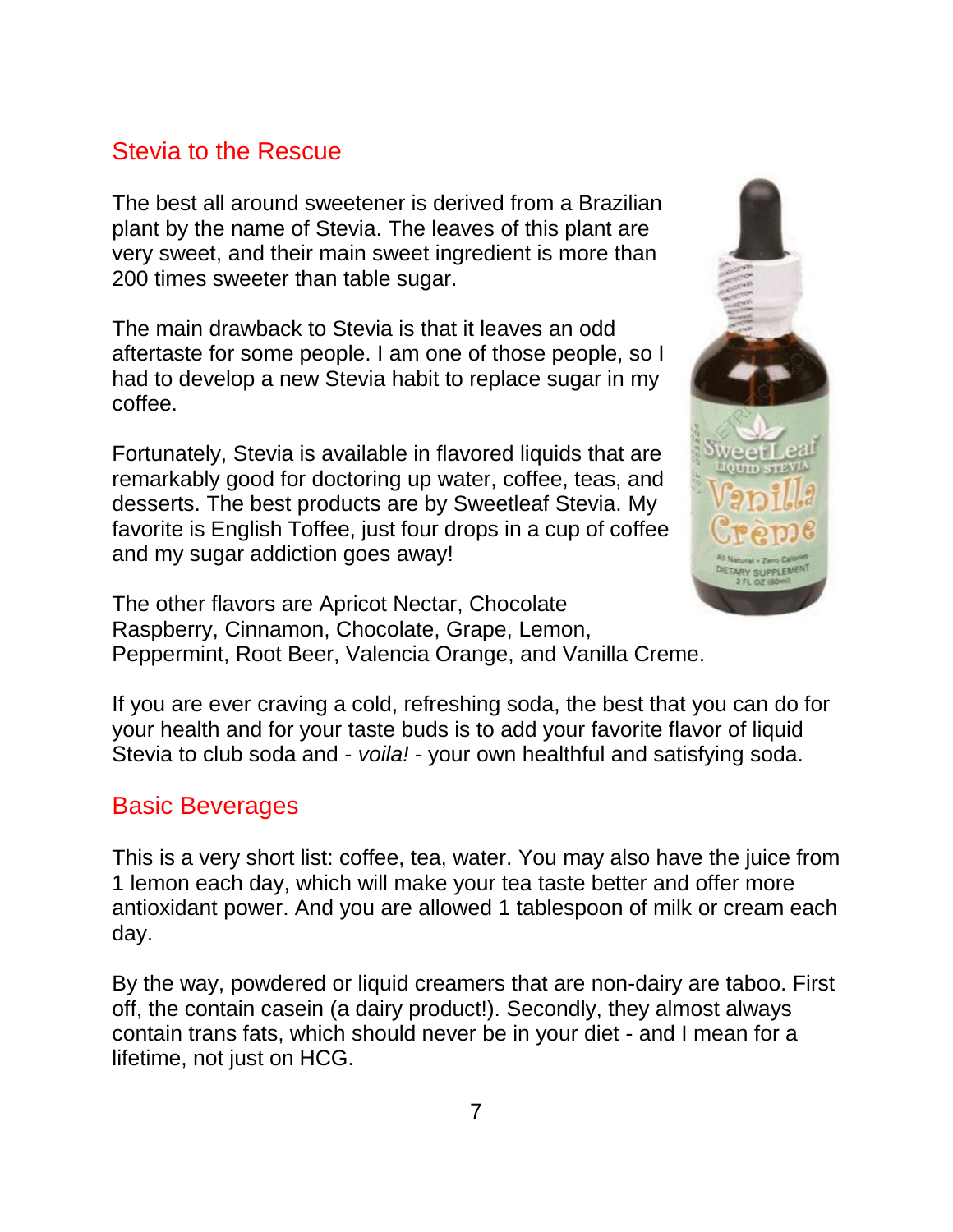### About Flavorings!

Ah, this is where you turn those bland HCG foods into gourmet delights. Or, just something that tastes good enough to enjoy and to help you stay on the



protocol all the way to the end.

Before I go too far, let me call to your attention the most versatile flavor mix that I came across during my HCG protocol. It is simply Italian salad dressing mix. Normally this mix calls for the addition of water, vinegar, and oil to make the full dressing. However, I mixed only water, or water and vinegar, and used it for flavoring everything from my salads to my vegetables and even the chicken, hamburger, and fish.

Before discovering how to use this mix, the HCG diet foods were more like a concoction of cardboard and rabbit food - yech!

The good news about herbs and spices during the HCG protocol is that almost everything is acceptable. Just pay attention to labels, as always. You will find, for example, that some mustard products contain added oil (avoid these) and some don=t - such as ordinary spicy brown mustard.

Note also that common food sauces often contain sugar (mayonnaise, ketchup, salad dressings), corn starch or other carbohydrate, or oil. Just don= use these. If you get desperate, maybe 1-2 tablespoons of such sauces per meal could work for you. Watch your scale carefully to see whether these things slow down your weight loss.

**WARNING!** One of the nastiest kinds of food additives that you will encounter is MSG (monosodium glutamate). It causes numerous negative effects on human health, *including weight gain*. Unfortunately, our government is in cahoots with the food industry on this topic, which means that MSG is hidden on food labels in numerous guises.

There are over 40 food ingredients besides "monosodium glutamate" that contain processed free glutamic acid (MSG). Each, according to the FDA,